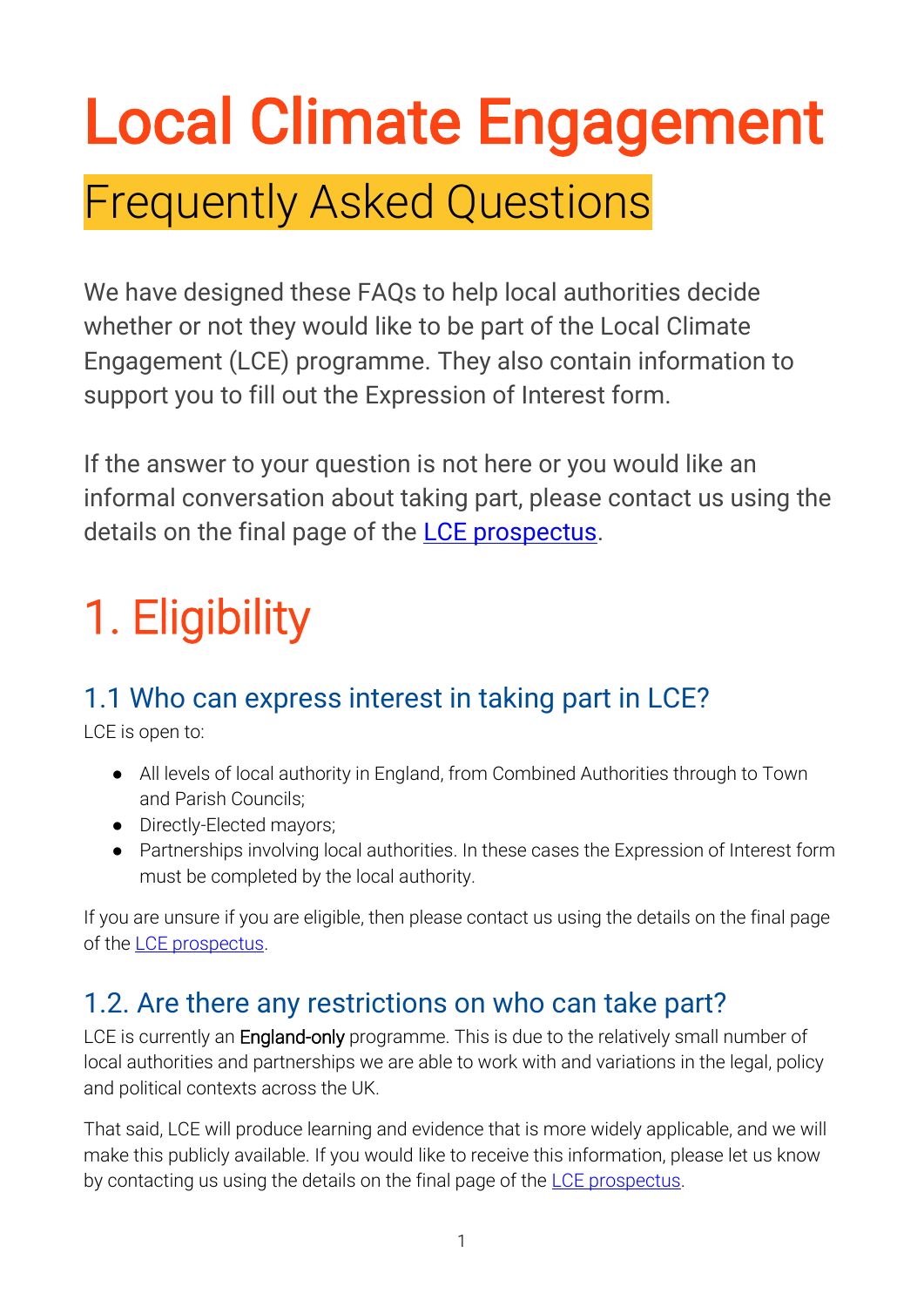#### 1.3 Can a local authority take part if it has local elections in May 2022?

All local authorities can express interest in joining the Coaching Group, regardless of whether they have elections in May.

To express interest in joining the Project Group, local authorities need to be confident that any potential change in administration resulting from the election will not affect:

- Their wish to run public engagement on climate;
- Their commitment to use the results of the public engagement to inform their decisions.

As long as this is the case, local authorities are welcome to express interest in the Project Group and the elections will not affect their chances of being accepted on to it. We will agree a timetable with each Project Group member for their involvement in LCE. For example, we can start working with a local authority after May if that would be desirable.

#### 1.4 If a local authority has already used participatory or deliberative methods to engage the public can they still apply?

The Expression of Interest (EOI) form asks local authorities to explain how taking part in LCE will allow them to take forward public engagement in climate decision decision-making in a way that would not otherwise be possible.

This project is not for a local authority, if both of the following statements are true:

- The local authority is already confident in planning and commissioning participatory and deliberative public participation to inform their decision-making, and
- The local authority would commission this sort of engagement on climate whether or not they were part of this project.

### 2. Expressing interest in taking part

#### 2.1 What level of sign off within a local authority to express our interest in taking part?

The Expression of Interest form asks for signatures from a senior Councillor who is part of the administration and the local authority CEO.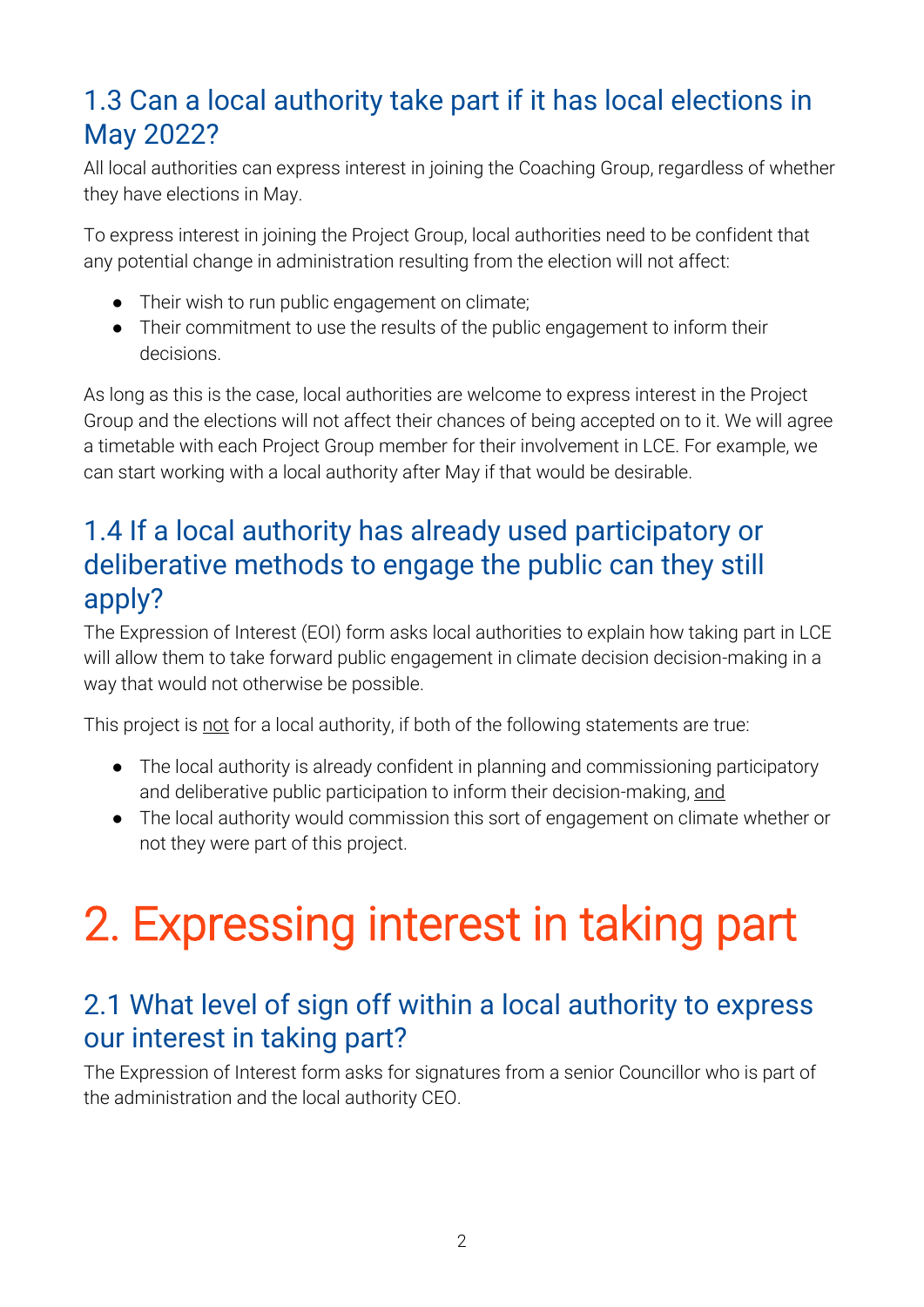#### 2.2 Can a local authority express interest in both the Coaching Group and the Project Group?

Yes, the Expression of Interest (EOI) form allows local authorities to express interest in both groups. In practice, we will only offer a local authority a place in one of them. The EOI form therefore also asks which group would be a local authority's first preference. Expressing an interest in both groups does not affect a local authority's chances of being accepted into either group.

#### 2.3 How will you decide which local authorities to work with?

There are two key elements to our decision. We will consider both in arriving at our final list of local authorities to work with:

- a. Some questions on the Expression of Interest form are scored (these are clearly indicated on the form). Interviews for shortlisted local authorities for the Project Group are also scored.
- b. We are looking to work with a range of local authorities in terms of:
	- Geographic spread across England;
	- Type of location (town, city, rural etc);
	- Type of council;
	- Party political control;
	- How developed local authorities' plans on climate change are;

And also, for the Project Group only:

- The issue the public engagement will focus on;
- The type of engagement method suitable to meet each local authority's brief;
- How much public engagement local authorities have done on climate before.

#### 2.4 What if a local authority is not selected to take part?

Unfortunately we are unable to work with everyone who applies to be part of LCE. However, one of our aims for the project is to produce a set of tools, resources and learning that can be used by local authorities beyond those who are directly part of the programme. We will be back in touch with all local authorities who fill in Expression of Interest forms when these are ready to share. Depending on levels of demand for places, we may also seek additional funding to work with a second cohort of areas.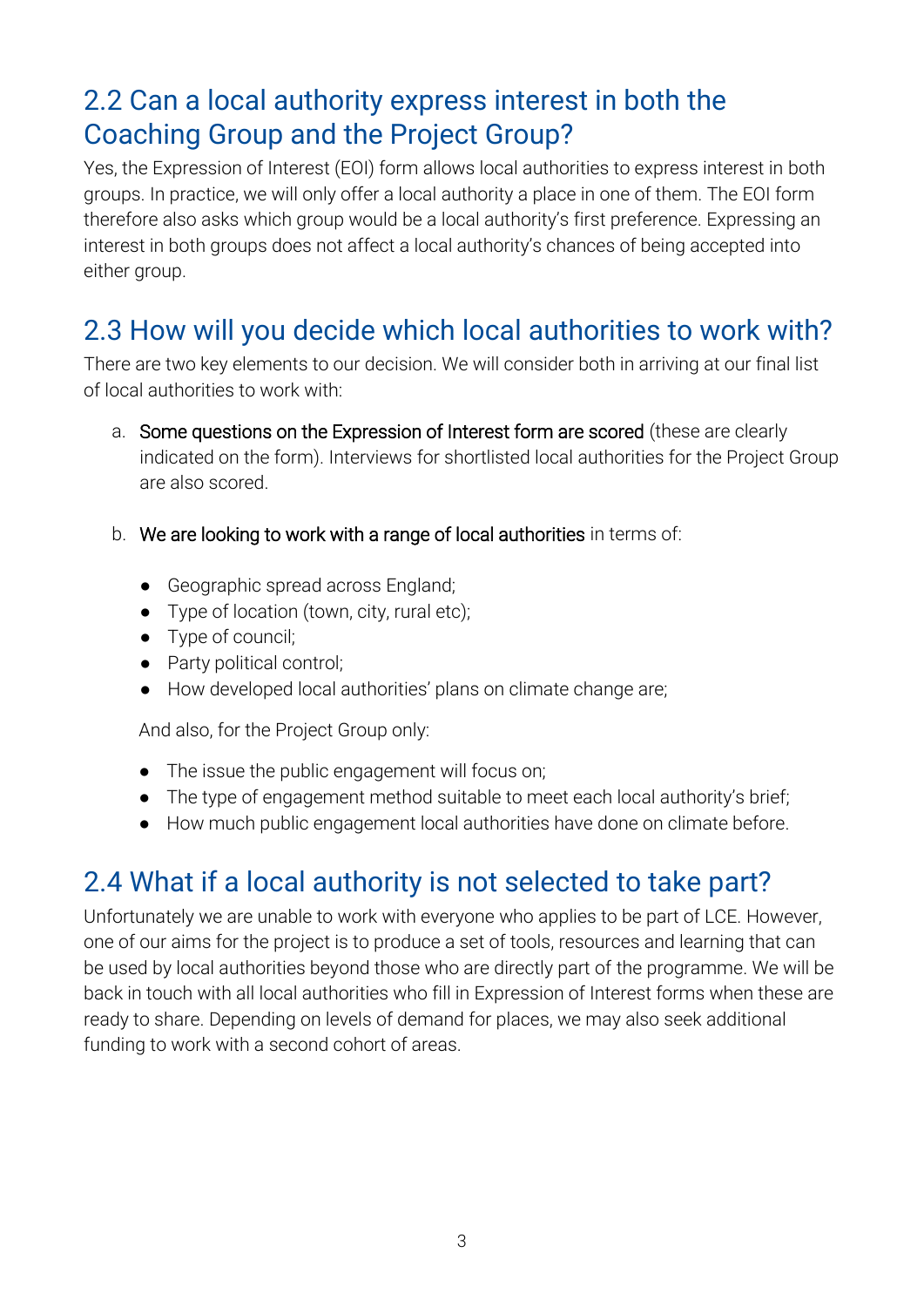### 3. Coaching Group

#### 3.1 What does the training cover?

The intensive training covers areas including:

- What participatory and deliberative engagement is, the range of methods available, what these techniques offer local authorities beyond more traditional methods of consultation and engagement, and when to use them;
- How to plan public engagement, including picking the right method, framing engagement questions, and managing public expectations;
- How to feed engagement results in to decision-making, the role of councillors, planning for impact and feeding back to participants;
- Power, privilege, and inclusion;
- How to communicate engagement work internally and externally;
- The role of local civil society groups;
- How to write a good tender for engagement work;
- Practicalities such as costs, staffing, and funding.

The resource for senior leaders covers areas including: what participatory and deliberative engagement is and what it offers local authorities; how it fits with councillors' role and existing strategies; when to use it and how to support its development, delivery and impact; and how to oversee it.

The resource for councillors covers areas including: what participatory and deliberative engagement is and what it offers local authorities; how this engagement fits with their role; what they can do to support it.

#### 3.2 Who should attend the intensive training?

The intensive training is aimed at those members of staff who will be most closely involved in:

- Planning, commissioning and overseeing public participation in climate decisionmaking;
- Using the results from the public participation to inform decision-making. We strongly recommend that this includes at least one key member of staff responsible for relevant policy areas.

It is also advisable for one member of the local authority's communications team to attend. This is to ensure they are able to support effective communication of public participation work on climate; the training includes content specifically for them.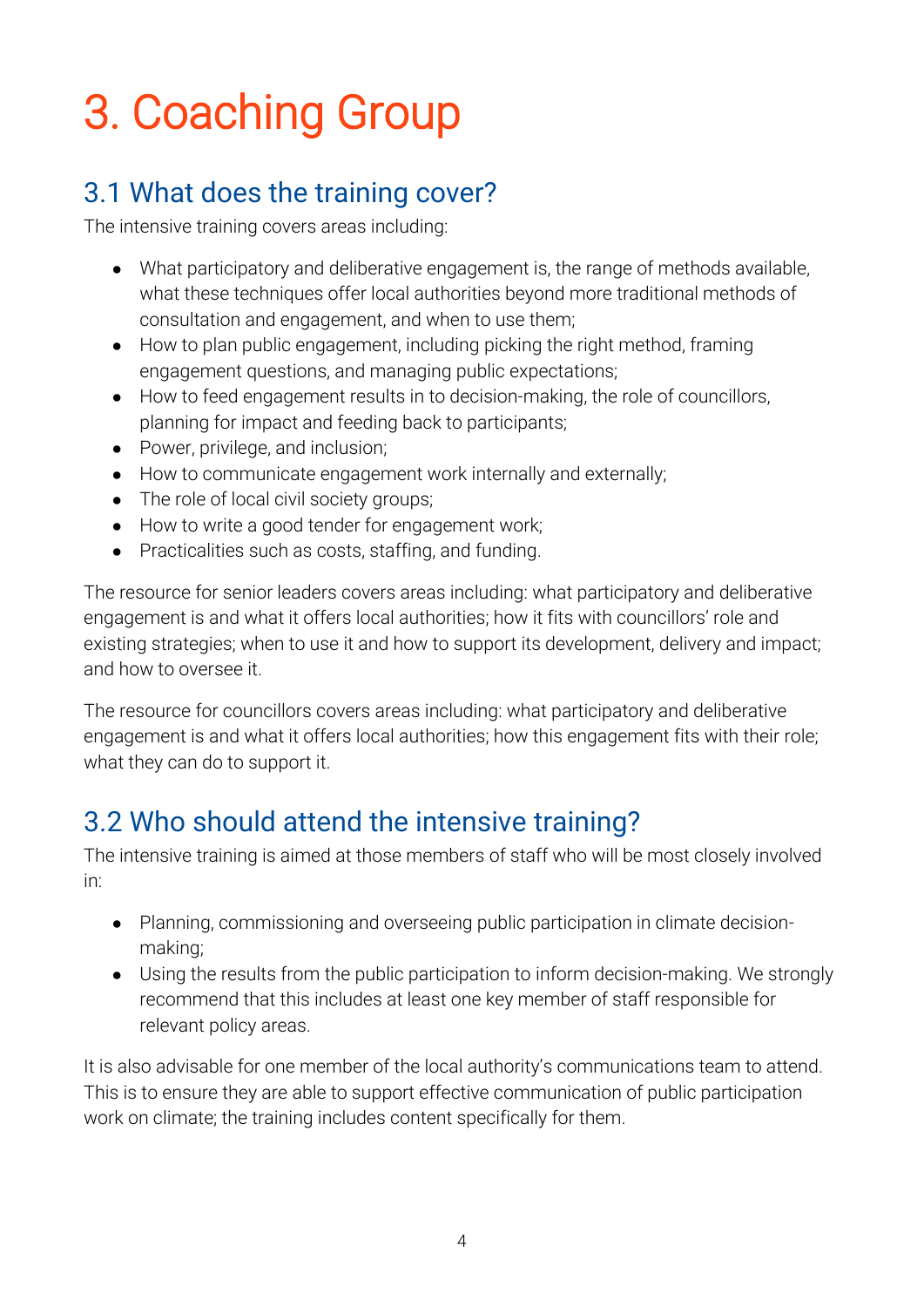#### 3.3 Can staff attend part of the training but not the whole thing?

No, the training is designed as a whole. Missing parts of it will mean attendees do not receive key information. We would expect organisational buy-in and commitment from the local authority as a criteria for signing up to take part in LCE.

#### 3.4 Can we choose whether to attend the training as 3 days in-person or 6 half-days online?

We will ask each local authority for their preference if they are accepted on to the Coaching Group, and will do our best to accommodate it. We have some flexibility here - for example, if all Coaching Group members opt for in-person training (or vice versa) then we can change our plans to deliver all the training in this way.

#### 3.5 Is your training accredited?

No, our training is not currently accredited.

#### 3.6 Do we have to use all 7 hours of mentoring at once?

Each local authority can draw down the hours in the way that suits them best. Each local authority can start drawing down the mentoring time once its staff have finished the intensive training course with us. The local authority needs to use the mentoring hours within 6 months of the end of the training course.

### 4. Project Group

#### 4.1 Who should attend the intensive training? Is the answer the same as for the Coaching Group?

Yes, broadly the answer is the same. Attendees should include key staff who will be involved in planning and supporting the practical delivery part of the LCE project with us. There may also be space for other staff who would be involved in future engagement work.

#### 4.2 Are there any limits to the topics or policy areas the practical public engagement work can address?

The topic needs to be about the transition to Net Zero (or an aspect of it), clean air, adaptation or the decline in the natural environment. As long as this is the case, then it is within scope for LCE.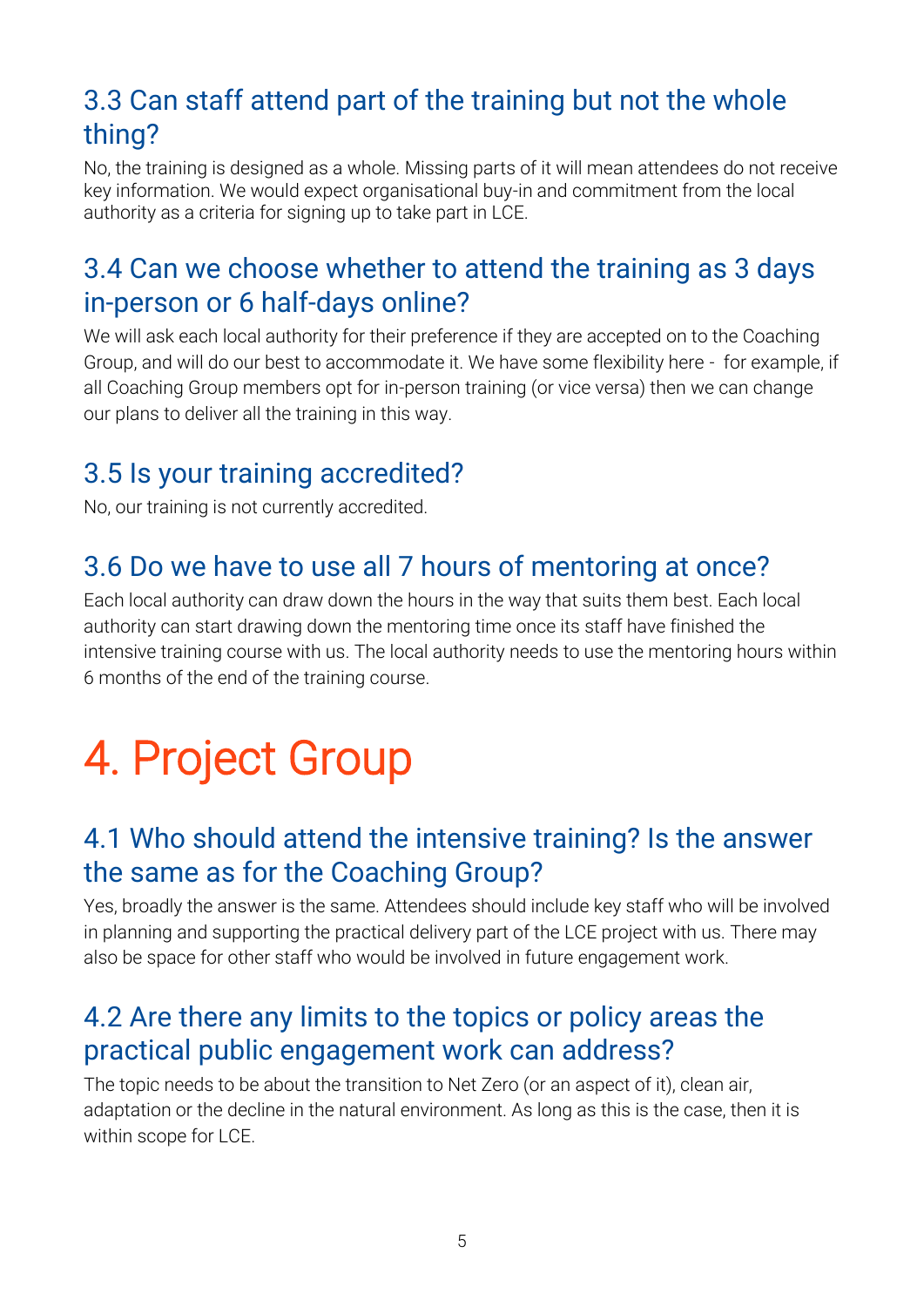Some local authorities may want to engage their local populations in broad questions around shaping their climate plans as a whole. Others may want to engage their local population - or part of it - in questions around a much more specific policy area. Either is fine.

#### 4.3 What makes a suitable topic for public engagement? Are there any considerations to be aware of when deciding whether or not to express an interest in LCE?

In general, public participation works best when it happens early in the policy process. If local authorities are already at the stage of having a specific proposal that they want to consult on, or two options to choose between then this is not suitable for LCE. Beyond that, we can work with local authorities as part of LCE to help them decide on a final topic or question for the public engagement work.

#### 4.4 How much do local authorities need to know in advance about the piece of engagement they would like to run with us as part of LCE?

Local authorities need to have some idea of which strategy or policy they want the public engagement to inform. They could know for certain which strategy or policy it is; or have a shortlist of options for us to help them choose between.

Local authorities don't need to know anything else, for example about the engagement method they want to use or who specifically they want to reach; we can work on these areas with them. If local authorities do have a more specific idea of what they want to do then that is also fine.

#### 4.5 What if a local authority already knows what engagement method they would like to use?

If a local authority already knows what public engagement method they would like to use, they should tell us on the Expression of Interest form. We will discuss this with applicants and mutually agree on the best way to proceed.

#### 4.6 Are there any limits to the types of public participation method you can deliver?

We cannot build bespoke online platforms for local authorities but can advise (without bias) on existing platforms that may meet your needs.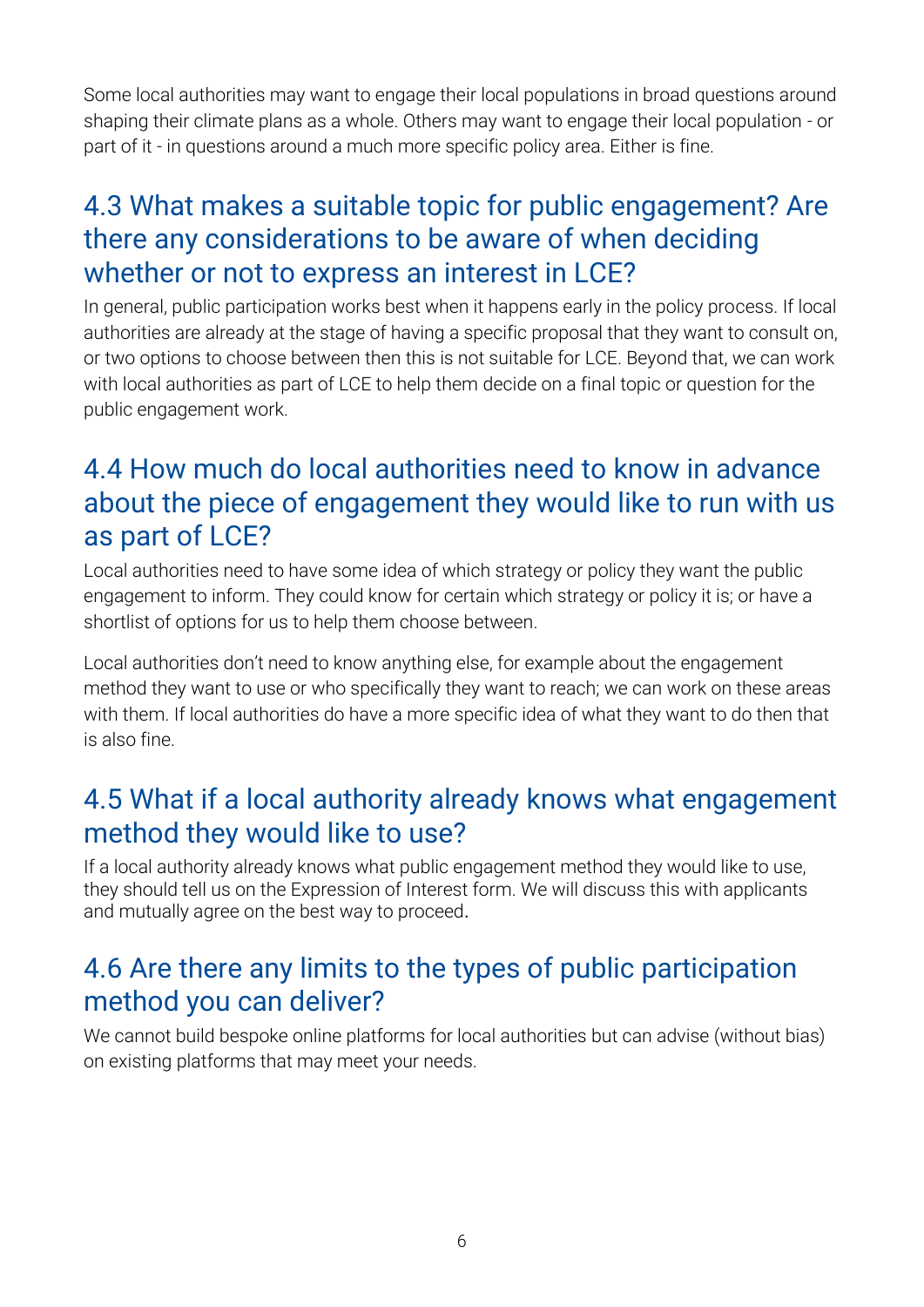#### 4.7 How much staff time will it take to support the planning and delivery of the public engagement?

We will provide £45,000 of our time pro bono to plan and deliver the public engagement with you. The time requirement from your local authority will depend on the engagement method that you use. We will work with Project Group members to ensure they pick an engagement method and arrangement that is realistic for them. At a minimum, some officer time will be required to ensure that the engagement fits within your organisational strategy and plans, and for internal and external communications.

#### 4.8 How much are the direct costs of the engagement likely to be?

This depends on what engagement method local authorities choose. We will work with Project Group members to ensure they pick an engagement method that is realistic and deliverable for them. Costs may include venues and refreshments, participants' travel and accessibility expenses (including IT kit and data if a process take place online), participant honoraria, or contributions towards the time of civil society groups.

#### 4.9 Which of the LCE partner organisations will work with each local authority?

Work with each local authority will be led by one of Involve, Democratic Society and Shared Future, and will draw on the expertise of all project partners as needed. When we assess local authorities' Expression of Interest forms, we will take a view on which organisation is best suited to lead work with each local authority. If a local authority has an existing relationship with one of the partner organisations we will bear that in mind. Please note that having an existing relationship of this kind does not make a local authority more or less likely to be accepted into the Project Group.

### 5. Who is involved and partner track records

#### 5.1 Who is funding this work?

LCE is funded by [Calouste Gulbenkian Foundation](https://gulbenkian.pt/uk-branch/) (UK branch) and Esmée Fairbairn [Foundation.](https://esmeefairbairn.org.uk/)